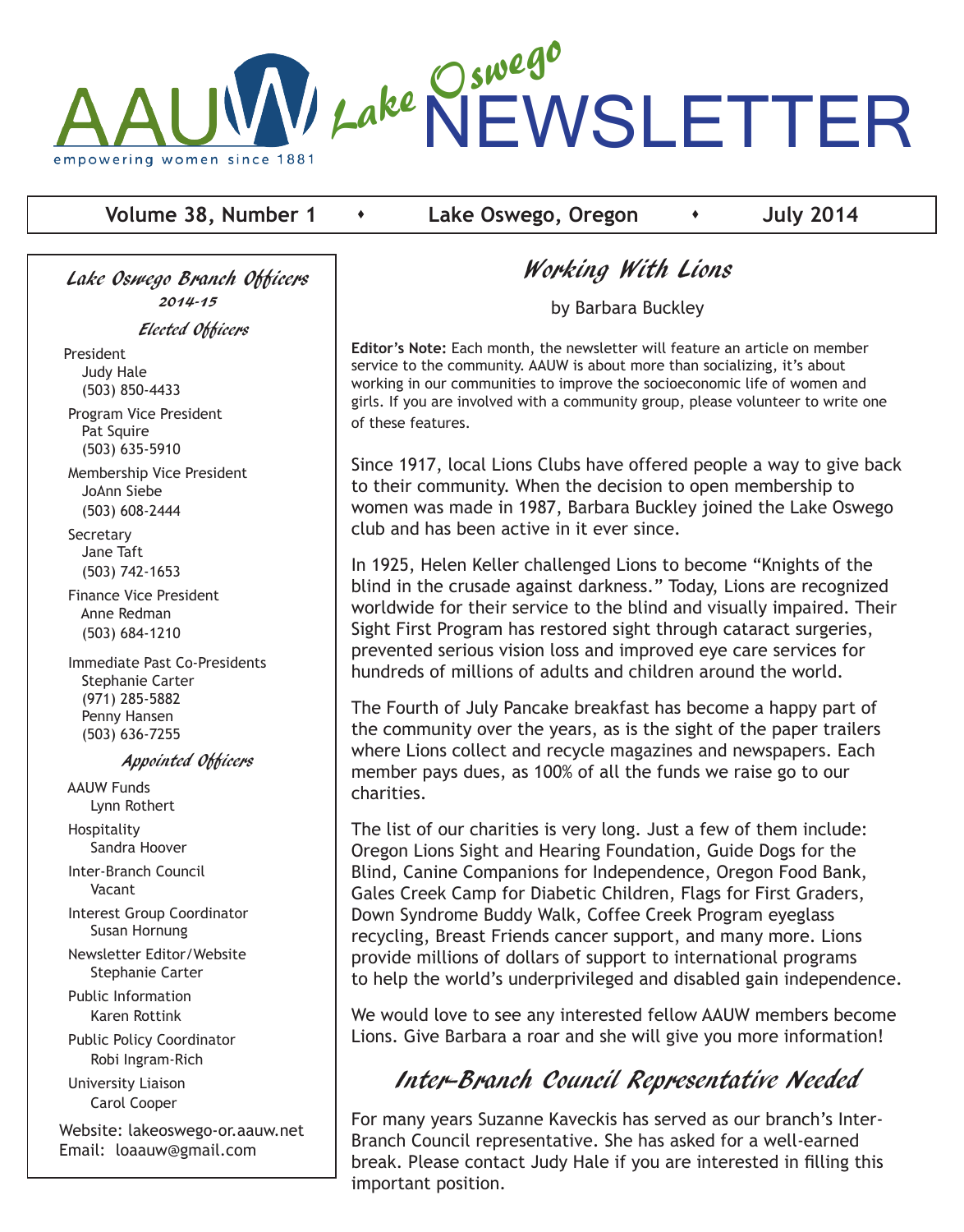## **Page 2 b 1** July 2014



Judy Hale with dog, Ruby

# Hale & Hearty

by Judy Hale, President

Our board held a planning meeting in June and we will meet again in August to continue planning for our branch's programs for 2014-2015. We are going to use Survey Monkey again this summer to get an idea of what our members want to see in programs. We will stick with Mission-based programs like we had in 2013-2014. There are lots of choices of subjects AAUW is involved with and we would like you to help us narrow our focus.

I hope you are enjoying your summer. Here are two summer actions you can take that will really contribute to our branch's success in 2014-2015: (1) respond to the program survey and (2) pay your dues as soon as possible. The membership form is included in this newsletter.

If our members complete the survey, we can use the feeback at our August board meeting to plan programs and special events.

When all the members pay their dues, we do not have to devote time to going over lists to see who has not paid dues. We all like to have the directory printed and ready for members at the

September meeting. The sooner members pay dues, the easier it is to get the directories ready.

It is going to be another year of great meetings. I am really looking forward to our speakers and seeing all of you at the meetings and events.

# New Member Profile: Muriel Woolley



Muriel with dog, Rosie

Muriel has lived in Oregon for 20 years. She moved to our State from Connecticut. She has a Masters in Human Services Administration and spent her career working with non-profits. Her last post before retirement was as Volunteer Coordinator for Albertina Kerr Centers.

She has been blessed with two children and six grandchildren. Her son lives in West Linn with his wife and their four children. Her daughter lives in San Franciso with her two children.

Muriel likes to read, play duplicate bridge, eat out, and walk her dog.

She makes her home in a condo in Mountain Park. She loves Oregon!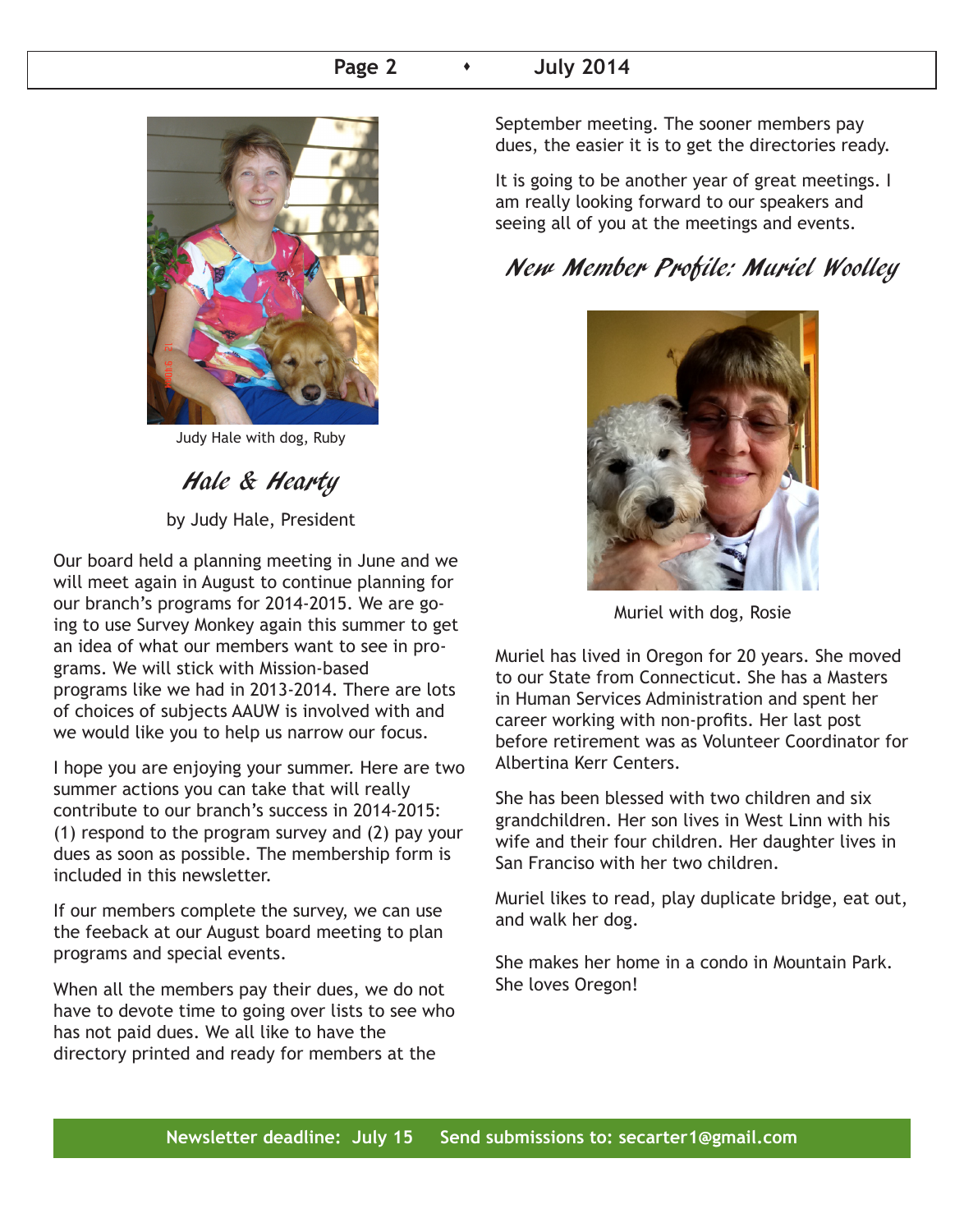# **Page 3 b 1** July 2014

# AAUW Lake Oswego Branch Membership Application and Dues Statement 2014-15

Please print. Highlight any additions, changes or corrections.

| Spouse's name                                                                                                                                                                                                                                                              |                                                                                                                                                                                                                                                                      |  |                                                                                  |                                                                                                                                                                                                                                                                                                                                                                |  |
|----------------------------------------------------------------------------------------------------------------------------------------------------------------------------------------------------------------------------------------------------------------------------|----------------------------------------------------------------------------------------------------------------------------------------------------------------------------------------------------------------------------------------------------------------------|--|----------------------------------------------------------------------------------|----------------------------------------------------------------------------------------------------------------------------------------------------------------------------------------------------------------------------------------------------------------------------------------------------------------------------------------------------------------|--|
|                                                                                                                                                                                                                                                                            |                                                                                                                                                                                                                                                                      |  |                                                                                  |                                                                                                                                                                                                                                                                                                                                                                |  |
|                                                                                                                                                                                                                                                                            |                                                                                                                                                                                                                                                                      |  |                                                                                  |                                                                                                                                                                                                                                                                                                                                                                |  |
|                                                                                                                                                                                                                                                                            |                                                                                                                                                                                                                                                                      |  |                                                                                  |                                                                                                                                                                                                                                                                                                                                                                |  |
| Email <u>________________________________</u>                                                                                                                                                                                                                              |                                                                                                                                                                                                                                                                      |  |                                                                                  |                                                                                                                                                                                                                                                                                                                                                                |  |
|                                                                                                                                                                                                                                                                            |                                                                                                                                                                                                                                                                      |  |                                                                                  |                                                                                                                                                                                                                                                                                                                                                                |  |
|                                                                                                                                                                                                                                                                            |                                                                                                                                                                                                                                                                      |  |                                                                                  |                                                                                                                                                                                                                                                                                                                                                                |  |
|                                                                                                                                                                                                                                                                            |                                                                                                                                                                                                                                                                      |  |                                                                                  |                                                                                                                                                                                                                                                                                                                                                                |  |
|                                                                                                                                                                                                                                                                            | Please put additional degrees on back of page or add note.                                                                                                                                                                                                           |  |                                                                                  |                                                                                                                                                                                                                                                                                                                                                                |  |
| $\Box$<br>New                                                                                                                                                                                                                                                              |                                                                                                                                                                                                                                                                      |  | Renewing $\square$ Life $\square$ Honorary Life $\square$ Dual $\square$ Student |                                                                                                                                                                                                                                                                                                                                                                |  |
| Please make checks payable to: AAUW Lake Oswego Branch                                                                                                                                                                                                                     |                                                                                                                                                                                                                                                                      |  |                                                                                  |                                                                                                                                                                                                                                                                                                                                                                |  |
| \$49 National Association Dues<br>\$16 State Dues<br>\$17 Branch Dues<br>\$82 Total Dues*                                                                                                                                                                                  |                                                                                                                                                                                                                                                                      |  | deductible. \$3 supports our<br>expense.                                         | *\$46 of your annual dues is tax<br>lobby efforts and \$1 is for the<br>Oregon Newsletter. Your dues<br>may be deductible as a business                                                                                                                                                                                                                        |  |
| \$25 Student Affiliate Dues**<br>Amount enclosed ____________<br>Check $\#$                                                                                                                                                                                                |                                                                                                                                                                                                                                                                      |  | only, \$16 is tax deductible.                                                    | **Student dues-undergraduate                                                                                                                                                                                                                                                                                                                                   |  |
|                                                                                                                                                                                                                                                                            |                                                                                                                                                                                                                                                                      |  | Participate! Share your skills and talents.                                      |                                                                                                                                                                                                                                                                                                                                                                |  |
| <b>SKILLS</b><br>Computer<br>Design/Graphics<br><b>Database Management</b><br>Web site maintenance<br><b>Desktop Publishing</b><br><b>Newsletter Editor</b><br>Photography<br>Writing/Editing<br><b>Table Decoration</b><br><b>Food Preparation</b><br><b>Fund Raising</b> | <b>BRANCH SUPPORT</b><br>Monthly programs & Events<br>Set up/Take Down<br>Greeter at events<br><b>Newsletter Distribution</b><br><b>Publicity Distribution</b><br><b>Directory Management</b><br><b>Food Preparation</b><br><b>Holiday Gala</b><br>New member friend |  | Other                                                                            | <b>INTEREST GROUPS</b><br><b>Book Groups</b><br>__ 2nd Wednesday - noon<br>____ 3rd Thursday - morning<br>____ 4th Tuesday - evening<br>4th Thursday - evening<br>4th Friday - evening<br><b>Bridge Groups</b><br>Laffalot, 2nd, 4th Monday<br>3rd Wednesday<br><b>Lat Ethnic</b><br>Delightful Dining<br>____ Explore Northwest<br>____ Portland Center Stage |  |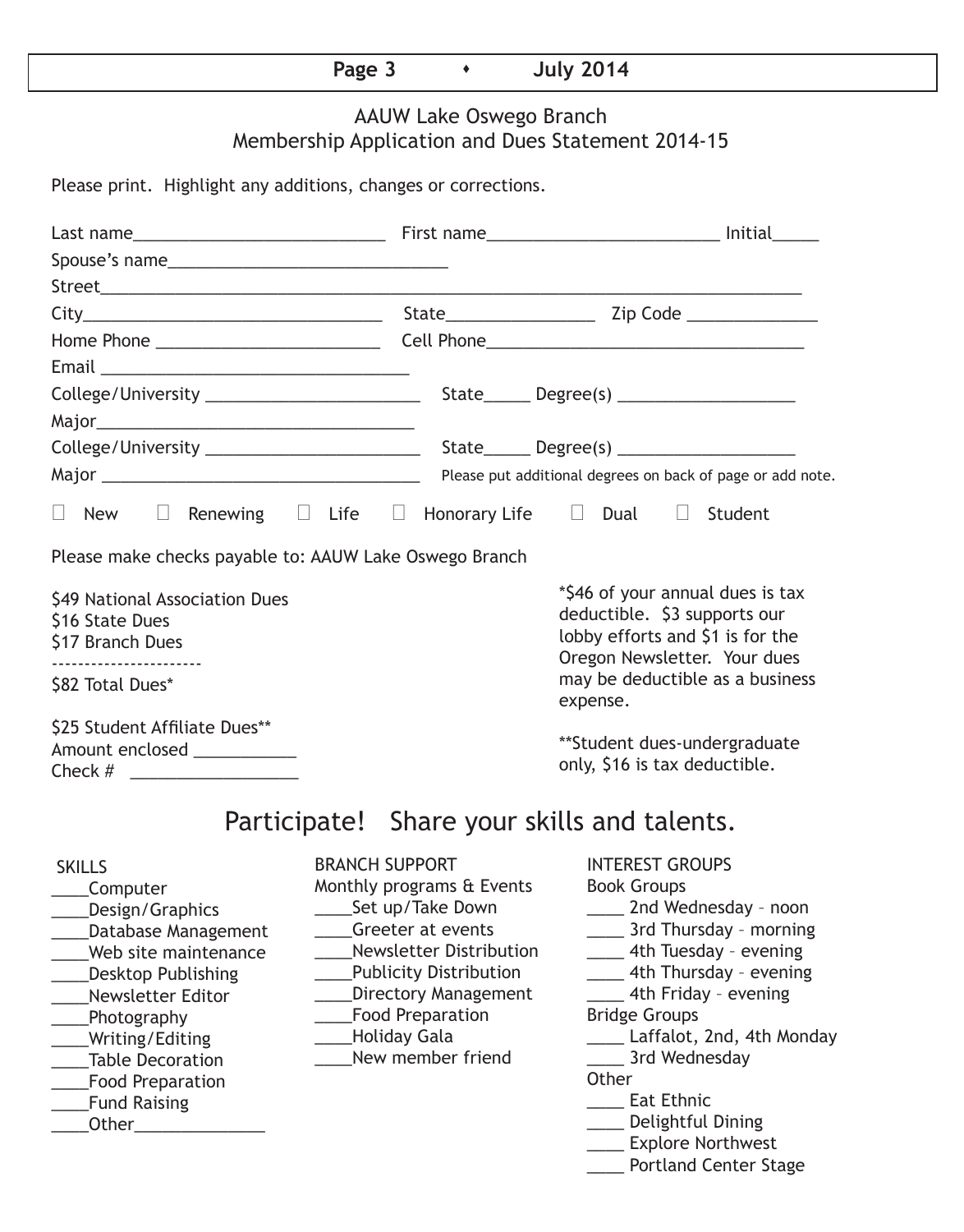## **Page 4 b 1 July 2014**

## 2014 LO AAUW Donation Form

Name was also as  $\sim$  100  $\mu$  and  $\mu$  and  $\mu$  and  $\mu$  and  $\mu$  and  $\mu$  and  $\mu$  and  $\mu$  and  $\mu$  and  $\mu$  and  $\mu$  and  $\mu$  and  $\mu$  and  $\mu$  and  $\mu$  and  $\mu$  and  $\mu$  and  $\mu$  and  $\mu$  and  $\mu$  and  $\mu$  and  $\mu$  an

Address \_\_\_\_\_\_\_\_\_\_\_\_\_\_\_\_\_\_\_\_\_\_\_\_\_\_\_\_\_\_\_\_\_\_\_\_\_\_\_\_\_\_\_\_\_\_\_\_\_\_

City/State/Zip 2000 and 2000 and 2000 and 2000 and 2000 and 2000 and 2000 and 2000 and 2000 and 200

**LOCAL SCHOLARSHIP DONATION:**

\$\_\_\_\_\_\_\_\_\_\_\_ Donation Amount **—** Write check to *Lake Oswego AAUW* PLEASE NOTE: THIS DONATION IS **NOT** TAX DEDUCTIBLE

## **NATIONAL AAUW FUNDS DONATION:**

\$\_\_\_\_\_\_\_\_\_\_\_ Donation Amount **—** Write check to *AAUW Funds*

ALL NATIONAL CONTRIBUTIONS ARE FULLY TAX DEDUCTIBLE

Giving unrestricted gifts to AAUW FUNDS (#9110) provides support where needed most, but you can choose a specific fund:

**[ ] #9110 General Foundation Support — Allocated where most needed** 

[ ] #4336 Educational Opportunities Fund **—** Supports fellowships and grants

[ ] #9170 Eleanor Roosevelt Fund **—** Supports AAUW research studies

[ ] #4337 Public Policy Fund **—** Supports advocacy for laws fair to women

[ ] #3999 Legal Advocacy Fund **—** Supports legal rights for those facing discrimination

[ ] #4339 Leadership Programs Fund **—** Supports programs like NCCWSL

[ ] #4363 Oregon's Betsy McDowell Research & Projects Fund

Gifts of \$100–\$174 confer membership in the Oregon Century Club Gifts of \$175 or above confer membership in the Oregon Century Club Plus

Gifts of \$25 or more to either local scholarship or AAUW Funds may be designated to honor a friend or loved one.

This gift is a memorial (deceased) to \_\_\_\_\_\_\_\_\_\_\_\_\_\_\_\_\_\_\_\_\_\_\_\_\_\_\_\_\_\_\_\_\_\_

This gift is a tribute (living) to \_\_\_\_\_\_\_\_\_\_\_\_\_\_\_\_\_\_\_\_\_\_\_\_\_\_\_\_\_\_\_\_\_\_

Acknowledgement should be sent to:

Name \_\_\_\_\_\_\_\_\_\_\_\_\_\_\_\_\_\_\_\_\_\_\_\_\_\_\_\_\_\_\_\_\_\_\_\_\_\_\_\_\_\_\_\_\_\_\_\_\_\_\_\_

Address \_\_\_\_\_\_\_\_\_\_\_\_\_\_\_\_\_\_\_\_\_\_\_\_\_\_\_\_\_\_\_\_\_\_\_\_\_\_\_\_\_\_\_\_\_\_\_\_\_\_

**Send this form and check to: LO AAUW, PO Box 416, Marylhurst, Oregon 97036**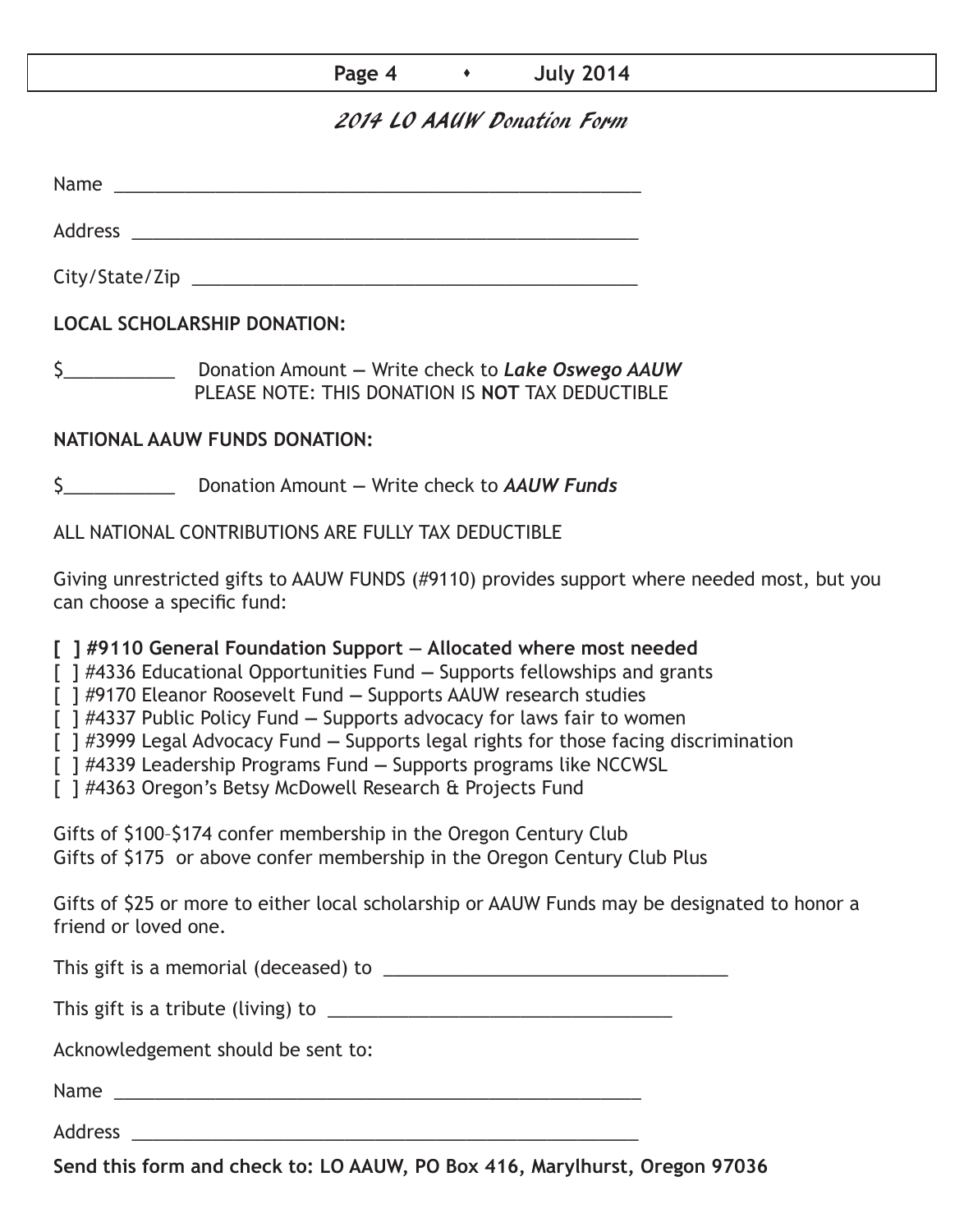### Interest Group Activities

#### **Portland Center Stage Date and Time Vary**

Season ticket holders for the Portland Center Stage's Thursday matinees will enjoy a year of musicals, dramas and comedies. For more information, contact Betty Barber, (503) 675-0594, barberbc@yahoo.com

#### **Tuesday Morning Books 4th Tuesday at 11:00 a.m.**

#### Date: August 5

Potluck and planning meeting. Hostess: Nancy White, Carman Oaks For more information, contact Dixie Kroupa, (503) 697-8028, dixie.kroupa@comcast.net

#### **Murder by the Book 2nd Wednesday at 12:00 p.m.**

Date: July 9

Books: *Jane and the Unpleasantness at Scargrave Mannor* by Stephanie Barron Location: 4949 Meadows Rd., Lake Oswego (Room TBA) Bring your lunch, refreshments provided. For more information, contact Jane Taft, (503) 742-1653, taft.jane@gmail.com or Stephanie Carter, (971) 285-5882, secarter1@gmail.com

#### **Interpretive Books 3rd Thursday at 9:30 a.m.**

Date: July 17 Book: *Rules of Civility* by Amor Towles Leader: Heather Hall Hostess: Laura Eyer For more information, contact Carol Zinsli, (503) 694-6181, czinsli@comcast.net or Linda Watkins, (503) 694-2334, l.and.m.watkins@gmail.com

#### **Thursday Evening Books 4th Thursday at 7:30 p.m.**

Date: July 24 Book: *Blood and Beauty: The Borgias* by Sarah **Dunant** Hostess: Eleanor Kurtus For more information, contact Sandra Hoover, (503) 635-0952, sandraleehoover@comcast.net or Suzanne Kaveckis, (503) 678-1641, ctn75492@centurytel.net

#### **Friday Books 4th Friday at 10:00 a.m.**

Date: July 25 Potluck and planning meeting. Hostess: Barbara McDonald For more information, contact Irene Romero, (503) 657-6159, ireneromero@mac.com or Marie Ryan, (503) 274-7917, mpresq@q.com

#### **Laffalot Bridge 2nd & 4th Mondays at 1:00 p.m.**

Date: On haitus until September If you would like to be added to the substitute list, or for more information, contact Susan Hornung, susanhornung@hotmail.com

#### **Third Wednesday Bridge 3rd Wednesday at 1:00 p.m.**

Date: July 16 For more information, contact Betty Hittle, (503) 636-7034, blhittle@comcast.net

#### **Eat Ethnic**

Date: July 15 at 6:30pm Location: TBD Spouses of members are welcome. For more information, contact Susan Hornung, susanhornung@hotmail.com

#### **Coordinator Needed**

If you would like to become the new group leader for Eat Ethnic, please contact Susan Hornung at susanhornung@hotmail.

#### **Delightful Dining**

Date: July 26, 4:30 p.m. Location: Home of Martha Schrader Celebrate summer with an al fresco gathering. More details will follow. As always, participants share the cooking and the costs. Please contact Jane Taft, 503-742-1653) or taft.jane@gmail.com, if you plan to attend.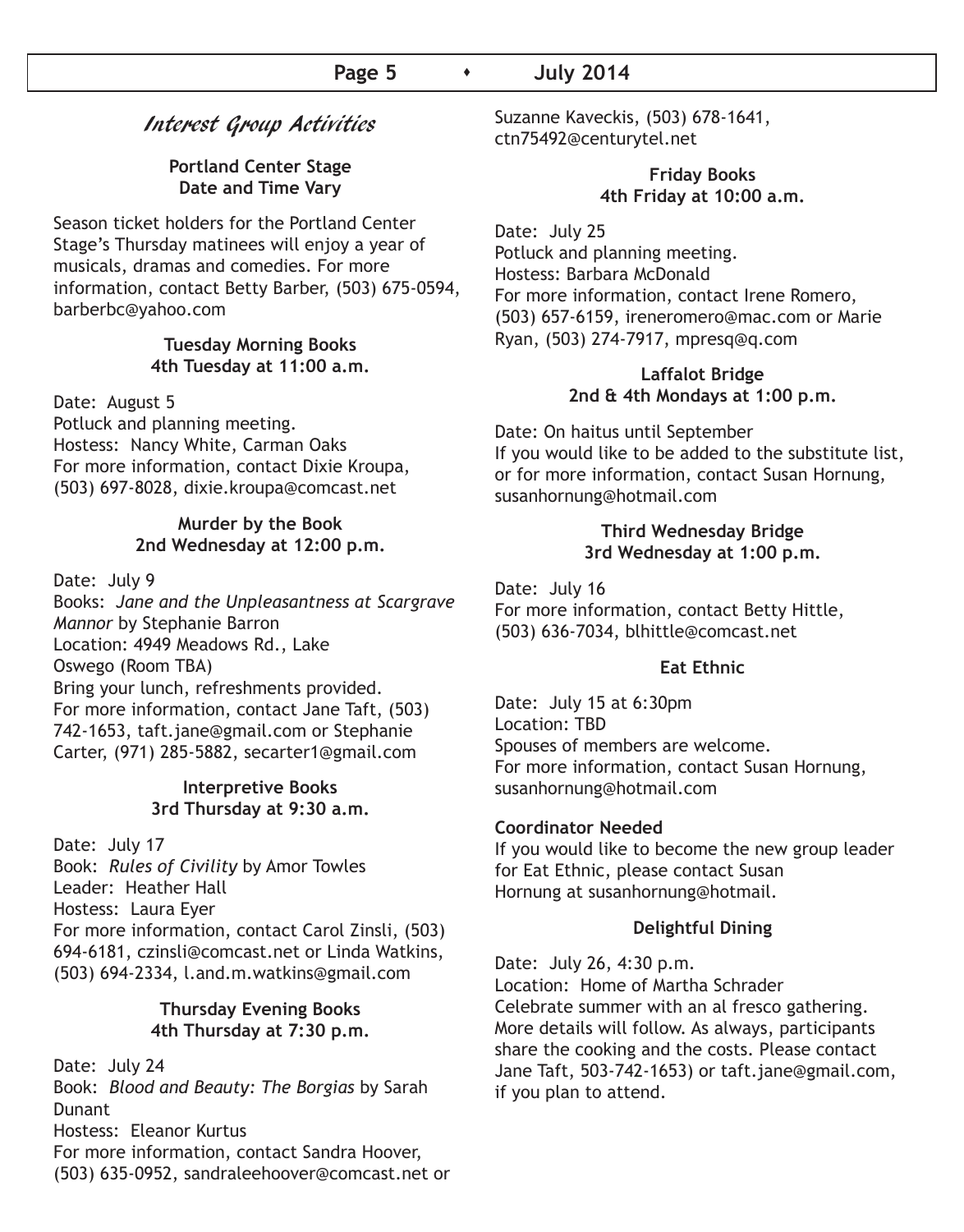|  | July 2014 |
|--|-----------|
|--|-----------|

| Sunday | Monday         | Tuesday             | Wednesday                                 | Thursday                                  | Friday                       | Saturday                   |
|--------|----------------|---------------------|-------------------------------------------|-------------------------------------------|------------------------------|----------------------------|
|        |                | $\mathbf{1}$        | $\overline{2}$                            | $\overline{3}$                            | $\overline{4}$               | 5                          |
| $6\,$  | $\overline{7}$ | 8                   | 9<br>Murder by<br>the<br><b>Book</b>      | $10$                                      | 11                           | 12                         |
| 13     | 14             | 15<br>Eat<br>Ethnic | 16<br>Third<br>Wednesday<br><b>Bridge</b> | 17<br>Interpretive<br><b>Books</b>        | 18                           | 19                         |
| 20     | 21             | 22                  | 23                                        | 24<br>Thursday<br>Evening<br><b>Books</b> | 25<br>Friday<br><b>Books</b> | 26<br>Delightful<br>Dining |
| 27     | 28             | 29                  | 30 <sup>°</sup>                           |                                           |                              |                            |

## AAUW'S Mission

Advancing equity for women and girls through advocacy, education, and research.

## AAUW's Value Promise

By joining AAUW, you belong to a community that breaks through educational and economic barriers so that all women have a fair chance.